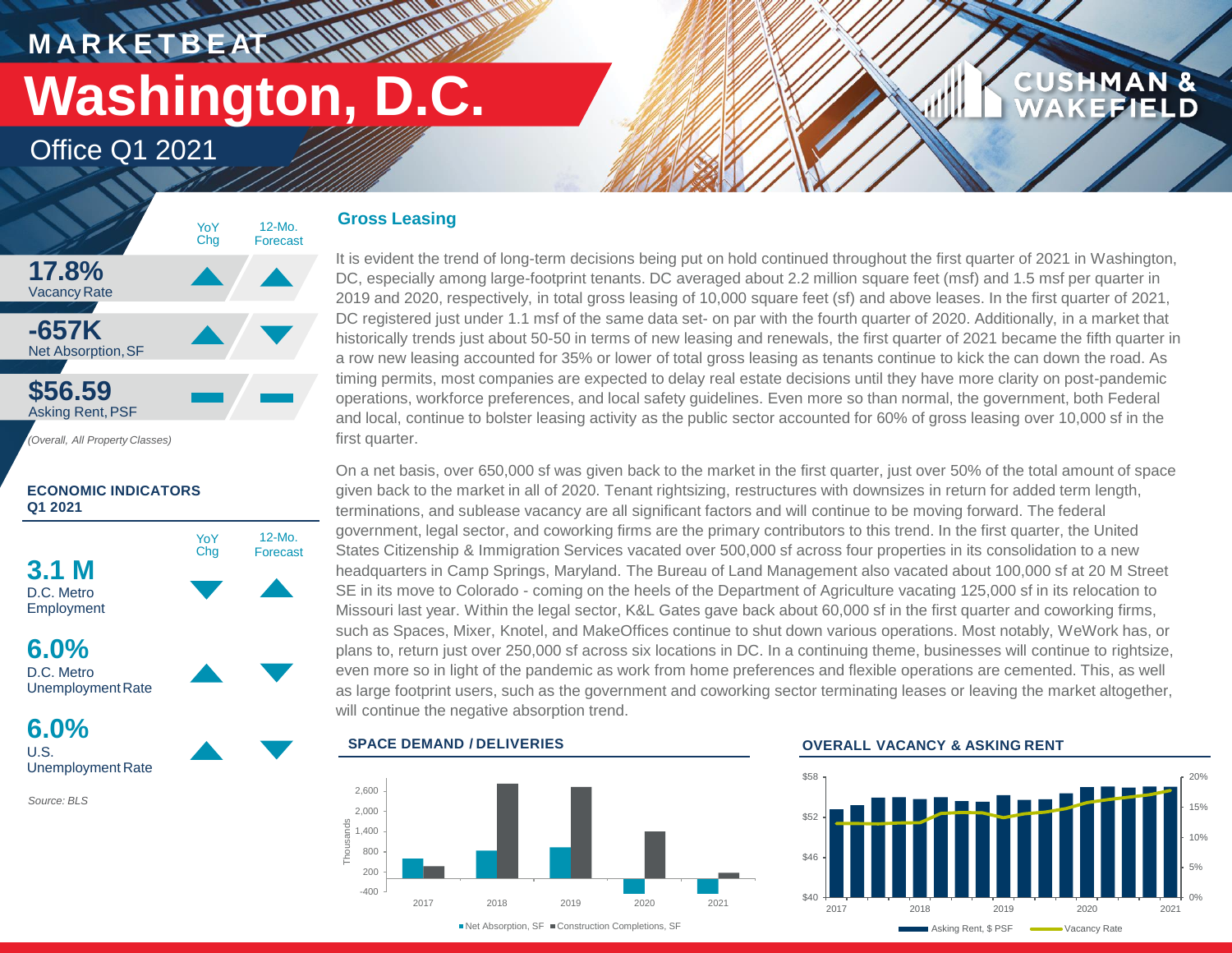### **MARKETBEAT 11 MMWWWW THE AN ANTIQUE AND THE ANGEL** Washington, D.C. Office Q1 2021

In good news for the market, three new to market firms signed leases in the District. MotoRefi and Fletcher, Heald & Hildreth, both out of Arlington VA, committed to 17,850 sf and 14,000 sf respectively in the CBD. Generali, out of Bethesda MD, also committed to about 15,000 sf in the West End. Two other large users out of Bethesda, 100,000 sf and 40,000 sf respectively, are close to finalizing moves downtown as well. There has not been any compelling evidence of the reverse trend of tenants leaving downtown to the suburbs due to the pandemic- additional welcomed news for downtown.

### **VACANT SPACE BY CLASS**



**CUSHMAN &** 

### **Sublet Market**

New additions to the sublet market were relatively light in the first quarter with only four availabilities over 20,000 sf, with at least a five-year term, brought to market. Still, very little subleasing activity has been executed relative to the total amount brought to market and activity has been light. As more sublease options come to market, the increased competition, coupled with lack of demand, will minimize opportunities for potential recovery and reduction in sublease inventory.

### **Development Pipeline**

Flight to quality continues to be good news in the District, as a few large renovated blocks, i.e. 1201 New York Avenue, 1101 K Street, 1333 New Hampshire Avenue, and 1400 L Street, have signed leases this quarter or are very close to getting deals done. However, newly repositioned and unleased product at 1307 New York, 1771 N Street, and 1401 Massachusetts Avenue are still scheduled to come online by the end of 2021. Newly constructed space at 699 14th Street and Signal House will also hit the market this year and have yet to capture any leasing. Washington DC has and continues to face influxes of newly renovated space; however, the market is nearing the end of the current development cycle with little in the pipeline post-2021. The increasing supply, coupled with a lack of any significant sources of net new demand, has led to new highs in vacancy, magnified by the fact the largest sectors in the tenant market, the federal government, law firms, associations, and non-profits, remain in contraction and consolidation mode. Vacancy currently sits at 17.8% and is expected to increase through 2021 as downsizing continues and the remaining new developments come online.

### **Outlook**

Upon the arrival of COVID-19 in the U.S., the economy entered a recession in March 2020, recording the worst decline in post-war history in Q2 2020. Mounting evidence indicates that the recovery began in May or June with Q3 2020 data reflecting that fact. But, until there is a public health resolution to the pandemic, the recovery is likely to remain uncertain and gradual. Only then can households and businesses become more confident. Access the most recent research on CRE and the state of the economy [here.](https://www.cushmanwakefield.com/en/united-states/insights)

### **SUBMARKET COMPARISON**



### **SUBMARKET ASKING RENT**

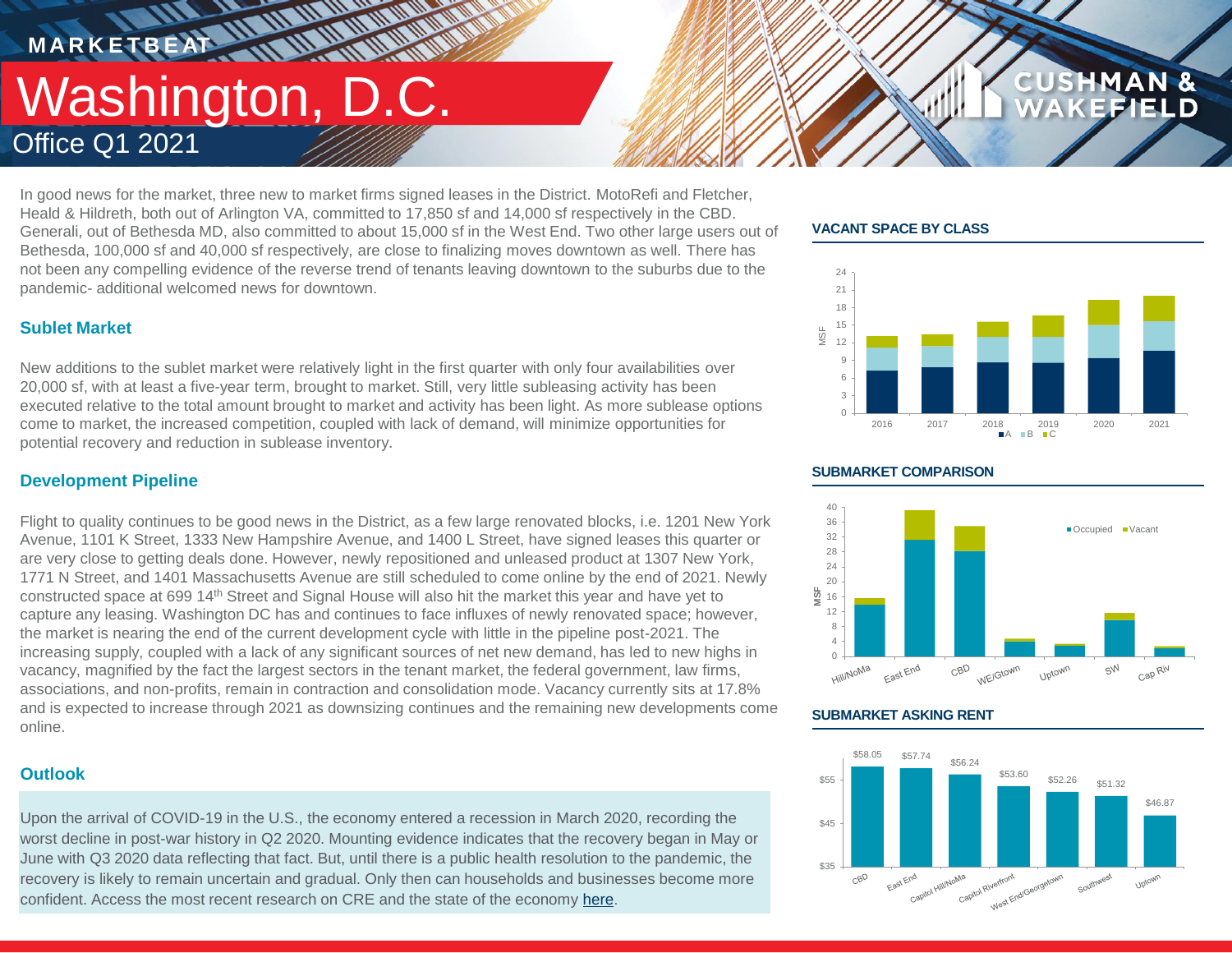## Office Q1 2021 Washington, D.C. **MARKETBEAT ANTIFORM**

**WWW** 

# **CUSHMAN &<br>WAKEFIELD**

### **MARKET STATISTICS**

| <b>SUBMARKET</b>          | <b>INVENTORY</b><br>(SF) | <b>SUBLET VACANT</b><br>(SF) | <b>DIRECT VACANT</b><br>(SF) | <b>OVERALL</b><br><b>VACANCY RATE</b> | <b>CURRENT QTR</b><br><b>OVERALL NET</b><br><b>ABSORPTION</b> | <b>YTD OVERALL</b><br><b>ABSORPTION (SF)</b> | <b>YTD LEASING</b><br><b>ACTIVITY (SF)</b> | <b>UNDER CNSTR</b><br>(SF) | <b>OVERALL AVG</b><br><b>ASKING RENT</b><br>(ALL CLASSES)* | <b>OVERALL AVG</b><br><b>ASKING RENT</b><br>(CLASS A)* |
|---------------------------|--------------------------|------------------------------|------------------------------|---------------------------------------|---------------------------------------------------------------|----------------------------------------------|--------------------------------------------|----------------------------|------------------------------------------------------------|--------------------------------------------------------|
| Capitol Hill/NoMa         | 15,583,714               | 36,838                       | 1,682,219                    | 11.0%                                 | $-90,472$                                                     | $-90,472$                                    | 35,305                                     | 250,931                    | \$56.24                                                    | \$61.91                                                |
| East End                  | 39,207,830               | 504,838                      | 7,422,768                    | 20.2%                                 | $-91,882$                                                     | $-91,882$                                    | 246,027                                    | 143,872                    | \$57.74                                                    | \$63.07                                                |
| <b>CBD</b>                | 34.946.182               | 403.484                      | 6,294,866                    | 19.2%                                 | $-220.322$                                                    | $-220,322$                                   | 165,130                                    | 482,000                    | \$58.05                                                    | \$68.88                                                |
| West End/Georgetown       | 4,779,133                | 44,428                       | 713,377                      | 15.9%                                 | $-51,341$                                                     | $-51,341$                                    | 25,338                                     |                            | \$52.26                                                    | \$58.57                                                |
| Uptown                    | 3,392,475                | 28,186                       | 464,531                      | 14.5%                                 | $-43,128$                                                     | $-43,128$                                    | 7.644                                      | 174,000                    | \$46.87                                                    | \$50.00                                                |
| Southwest                 | 11,644,799               | 10,586                       | 1,851,400                    | 16.0%                                 | $-56,602$                                                     | $-56,602$                                    | 2,959                                      | 639,703                    | \$51.32                                                    | \$53.09                                                |
| <b>Capitol RiverFront</b> | 2,754,932                | 20,126                       | 545,690                      | 20.5%                                 | $-102.842$                                                    | $-102,842$                                   | 48,065                                     | 315,000                    | \$53.60                                                    | \$53.60                                                |
| <b>DOWNTOWN TOTALS</b>    | 112.309.065              | 1,048,486                    | 18,974,851                   | 17.8%                                 | $-656,589$                                                    | $-656,589$                                   | 530,468                                    | 2,005,506                  | \$56.59                                                    | \$62.77                                                |

*\*Rental rates reflect full service asking*

### **KEY LEASE TRANSACTIONS Q1 2021**

| <b>PROPERTY</b>             | <b>SUBMARKET</b>          | <b>TENANT</b>                                | <b>RSF</b> | <b>TYPE</b> |
|-----------------------------|---------------------------|----------------------------------------------|------------|-------------|
| 1201 New York Avenue NW     | East End                  | Biotechnology Innovation Organization (BIO)  | 60,809     | New Lease   |
| 1015 Half Street SE         | <b>Capitol Riverfront</b> | DC Government - HSEMA                        | 44,844     | New Lease   |
| 1828 L Street NW            | <b>CBD</b>                | Arabella Advisors                            | 27,039     | Sublease    |
| 1301 Pennsylvania Avenue NW | East End                  | Advanced Medical Technology Assoc. (AdvaMed) | 26,448     | New Lease   |
| 2001 K Street NW            | <b>CBD</b>                | Womble Bond Dickinson                        | 22,630     | New Lease   |
|                             |                           |                                              |            |             |

*\*Renewals not included in leasing statistics*

### **KEY SALES TRANSACTIONS Q1 2021**

| <b>PROPERTY</b>         | <b>SUBMARKET</b> | <b>SELLER / BUYER</b>                           |         | <b>PRICE/S PSF</b>    |
|-------------------------|------------------|-------------------------------------------------|---------|-----------------------|
| 1350 Eye Street NW      | East End         | EDGE Funds / MetLife Real Estate (Auction Sale) | 399,794 | \$120,500,000 / \$301 |
| 1307 New York Avenue NW | East End         | Marx Realty / Invesco (70% Interest Sale)       | 120,961 | \$29,050,000 / \$343  |

### **KEY CONSTRUCTION COMPLETIONS YTD 2021**

| <b>PROPERTY</b> | <b>SUBMARKET</b>   | <b>MAJOR TENANT</b>               |         | OWNER / DEVELOPER |
|-----------------|--------------------|-----------------------------------|---------|-------------------|
| 250 M Street SE | Capitol Riverfront | D.C. Department of Transportation | 175,779 | WC Smith          |